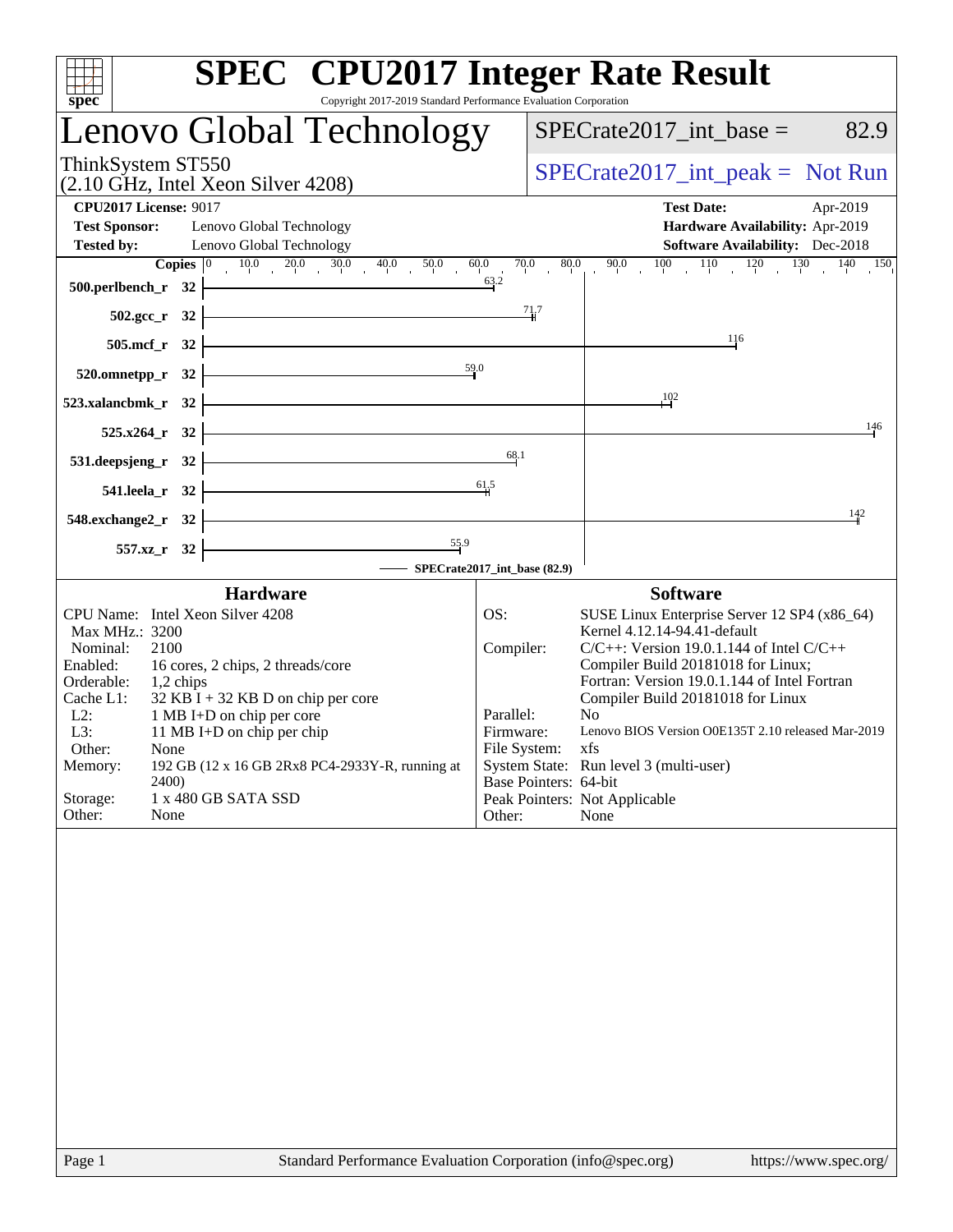

# Lenovo Global Technology

(2.10 GHz, Intel Xeon Silver 4208)

ThinkSystem ST550<br>  $SPECrate2017$ \_int\_peak = Not Run

 $SPECTate2017\_int\_base =$  82.9

**[Test Sponsor:](http://www.spec.org/auto/cpu2017/Docs/result-fields.html#TestSponsor)** Lenovo Global Technology **[Hardware Availability:](http://www.spec.org/auto/cpu2017/Docs/result-fields.html#HardwareAvailability)** Apr-2019

**[CPU2017 License:](http://www.spec.org/auto/cpu2017/Docs/result-fields.html#CPU2017License)** 9017 **[Test Date:](http://www.spec.org/auto/cpu2017/Docs/result-fields.html#TestDate)** Apr-2019 **[Tested by:](http://www.spec.org/auto/cpu2017/Docs/result-fields.html#Testedby)** Lenovo Global Technology **[Software Availability:](http://www.spec.org/auto/cpu2017/Docs/result-fields.html#SoftwareAvailability)** Dec-2018

## **[Results Table](http://www.spec.org/auto/cpu2017/Docs/result-fields.html#ResultsTable)**

|                                             | <b>Base</b>   |                |       |                | <b>Peak</b> |                |       |               |                |              |                |              |                |              |
|---------------------------------------------|---------------|----------------|-------|----------------|-------------|----------------|-------|---------------|----------------|--------------|----------------|--------------|----------------|--------------|
| <b>Benchmark</b>                            | <b>Copies</b> | <b>Seconds</b> | Ratio | <b>Seconds</b> | Ratio       | <b>Seconds</b> | Ratio | <b>Copies</b> | <b>Seconds</b> | <b>Ratio</b> | <b>Seconds</b> | <b>Ratio</b> | <b>Seconds</b> | <b>Ratio</b> |
| $500.$ perlbench_r                          | 32            | 806            | 63.2  | 807            | 63.2        | 804            | 63.4  |               |                |              |                |              |                |              |
| $502.\text{sec}$                            | 32            | 633            | 71.6  | 632            | 71.7        | 628            | 72.1  |               |                |              |                |              |                |              |
| $505$ .mcf r                                | 32            | 446            | 116   | 447            | 116         | 446            | 116   |               |                |              |                |              |                |              |
| 520.omnetpp_r                               | 32            | 714            | 58.8  | 710            | 59.1        | 711            | 59.0  |               |                |              |                |              |                |              |
| 523.xalancbmk r                             | 32            | 332            | 102   | 339            | 99.7        | 332            | 102   |               |                |              |                |              |                |              |
| 525.x264 r                                  | 32            | 384            | 146   | 384            | 146         | 384            | 146   |               |                |              |                |              |                |              |
| $531.$ deepsjeng $_r$                       | 32            | 539            | 68.1  | 539            | 68.0        | 539            | 68.1  |               |                |              |                |              |                |              |
| 541.leela_r                                 | 32            | 863            | 61.4  | 862            | 61.5        | 853            | 62.1  |               |                |              |                |              |                |              |
| 548.exchange2_r                             | 32            | 589            | 142   | 590            | 142         | 588            | 143   |               |                |              |                |              |                |              |
| 557.xz r                                    | 32            | 618            | 55.9  | 618            | 55.9        | 619            | 55.8  |               |                |              |                |              |                |              |
| $SPECrate2017$ int base =<br>82.9           |               |                |       |                |             |                |       |               |                |              |                |              |                |              |
| $SPECrate2017$ int peak =<br><b>Not Run</b> |               |                |       |                |             |                |       |               |                |              |                |              |                |              |

Results appear in the [order in which they were run.](http://www.spec.org/auto/cpu2017/Docs/result-fields.html#RunOrder) Bold underlined text [indicates a median measurement.](http://www.spec.org/auto/cpu2017/Docs/result-fields.html#Median)

#### **[Submit Notes](http://www.spec.org/auto/cpu2017/Docs/result-fields.html#SubmitNotes)**

 The numactl mechanism was used to bind copies to processors. The config file option 'submit' was used to generate numactl commands to bind each copy to a specific processor. For details, please see the config file.

## **[Operating System Notes](http://www.spec.org/auto/cpu2017/Docs/result-fields.html#OperatingSystemNotes)**

Stack size set to unlimited using "ulimit -s unlimited"

## **[General Notes](http://www.spec.org/auto/cpu2017/Docs/result-fields.html#GeneralNotes)**

Environment variables set by runcpu before the start of the run: LD\_LIBRARY\_PATH = "/home/cpu2017-1.0.5-ic19.0u1/lib/intel64"

 Binaries compiled on a system with 1x Intel Core i9-7900X CPU + 32GB RAM memory using Redhat Enterprise Linux 7.5 Transparent Huge Pages enabled by default Prior to runcpu invocation Filesystem page cache synced and cleared with: sync; echo 3> /proc/sys/vm/drop\_caches runcpu command invoked through numactl i.e.: numactl --interleave=all runcpu <etc> Yes: The test sponsor attests, as of date of publication, that CVE-2017-5754 (Meltdown) is mitigated in the system as tested and documented. Yes: The test sponsor attests, as of date of publication, that CVE-2017-5753 (Spectre variant 1) is mitigated in the system as tested and documented. Yes: The test sponsor attests, as of date of publication, that CVE-2017-5715 (Spectre variant 2)

**(Continued on next page)**

| Page 2 | Standard Performance Evaluation Corporation (info@spec.org) | https://www.spec.org/ |
|--------|-------------------------------------------------------------|-----------------------|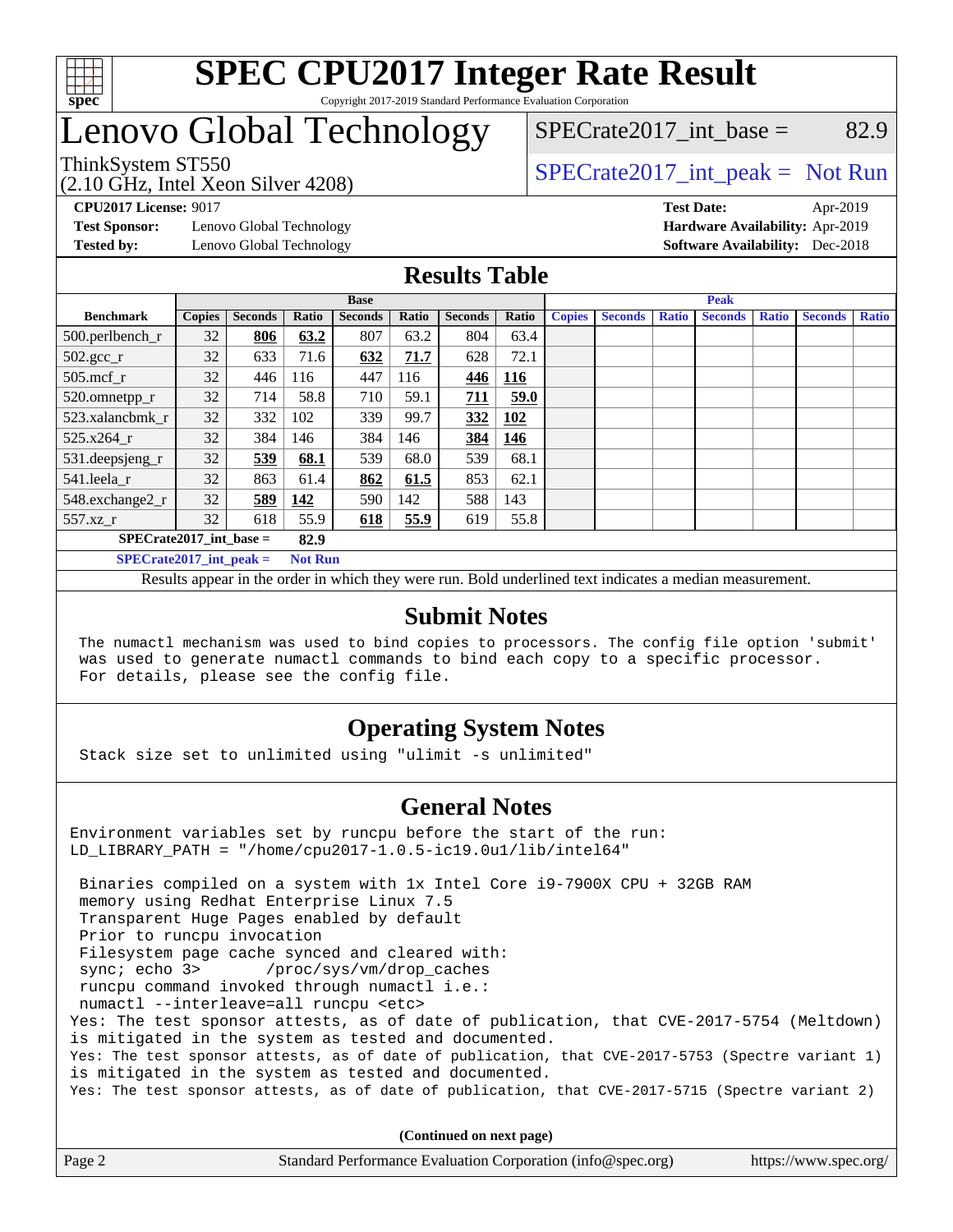

Lenovo Global Technology

ThinkSystem ST550<br>  $SPECrate2017$ \_int\_peak = Not Run

SPECrate2017 int\_base =  $82.9$ 

(2.10 GHz, Intel Xeon Silver 4208)

**[Test Sponsor:](http://www.spec.org/auto/cpu2017/Docs/result-fields.html#TestSponsor)** Lenovo Global Technology **[Hardware Availability:](http://www.spec.org/auto/cpu2017/Docs/result-fields.html#HardwareAvailability)** Apr-2019 **[Tested by:](http://www.spec.org/auto/cpu2017/Docs/result-fields.html#Testedby)** Lenovo Global Technology **[Software Availability:](http://www.spec.org/auto/cpu2017/Docs/result-fields.html#SoftwareAvailability)** Dec-2018

**[CPU2017 License:](http://www.spec.org/auto/cpu2017/Docs/result-fields.html#CPU2017License)** 9017 **[Test Date:](http://www.spec.org/auto/cpu2017/Docs/result-fields.html#TestDate)** Apr-2019

#### **[General Notes \(Continued\)](http://www.spec.org/auto/cpu2017/Docs/result-fields.html#GeneralNotes)**

is mitigated in the system as tested and documented. Yes: The test sponsor attests, as of date of publication, that CVE-2018-3640 (Spectre variant 3a) is mitigated in the system as tested and documented. Yes: The test sponsor attests, as of date of publication, that CVE-2018-3639 (Spectre variant 4) is mitigated in the system as tested and documented. **[Platform Notes](http://www.spec.org/auto/cpu2017/Docs/result-fields.html#PlatformNotes)** BIOS configuration: Choose Operating Mode set to Maximum Performance Choose Operating Mode set to Custom Mode Patrol Scrub set to Disable Sysinfo program /home/cpu2017-1.0.5-ic19.0u1/bin/sysinfo Rev: r5974 of 2018-05-19 9bcde8f2999c33d61f64985e45859ea9 running on linux-0x76 Wed Apr 24 17:37:25 2019 SUT (System Under Test) info as seen by some common utilities. For more information on this section, see <https://www.spec.org/cpu2017/Docs/config.html#sysinfo> From /proc/cpuinfo model name : Intel(R) Xeon(R) Silver 4208 CPU @ 2.10GHz 2 "physical id"s (chips) 32 "processors" cores, siblings (Caution: counting these is hw and system dependent. The following excerpts from /proc/cpuinfo might not be reliable. Use with caution.) cpu cores : 8 siblings : 16 physical 0: cores 0 1 2 3 4 5 6 7 physical 1: cores 0 1 2 3 4 5 6 7 From lscpu: Architecture: x86\_64 CPU op-mode(s): 32-bit, 64-bit<br>Byte Order: Little Endian Little Endian  $CPU(s):$  32 On-line CPU(s) list: 0-31 Thread(s) per core: 2 Core(s) per socket: 8 Socket(s): 2 NUMA node(s): 2 Vendor ID: GenuineIntel CPU family: 6 Model: 85 Model name: Intel(R) Xeon(R) Silver 4208 CPU @ 2.10GHz Stepping: 6 **(Continued on next page)**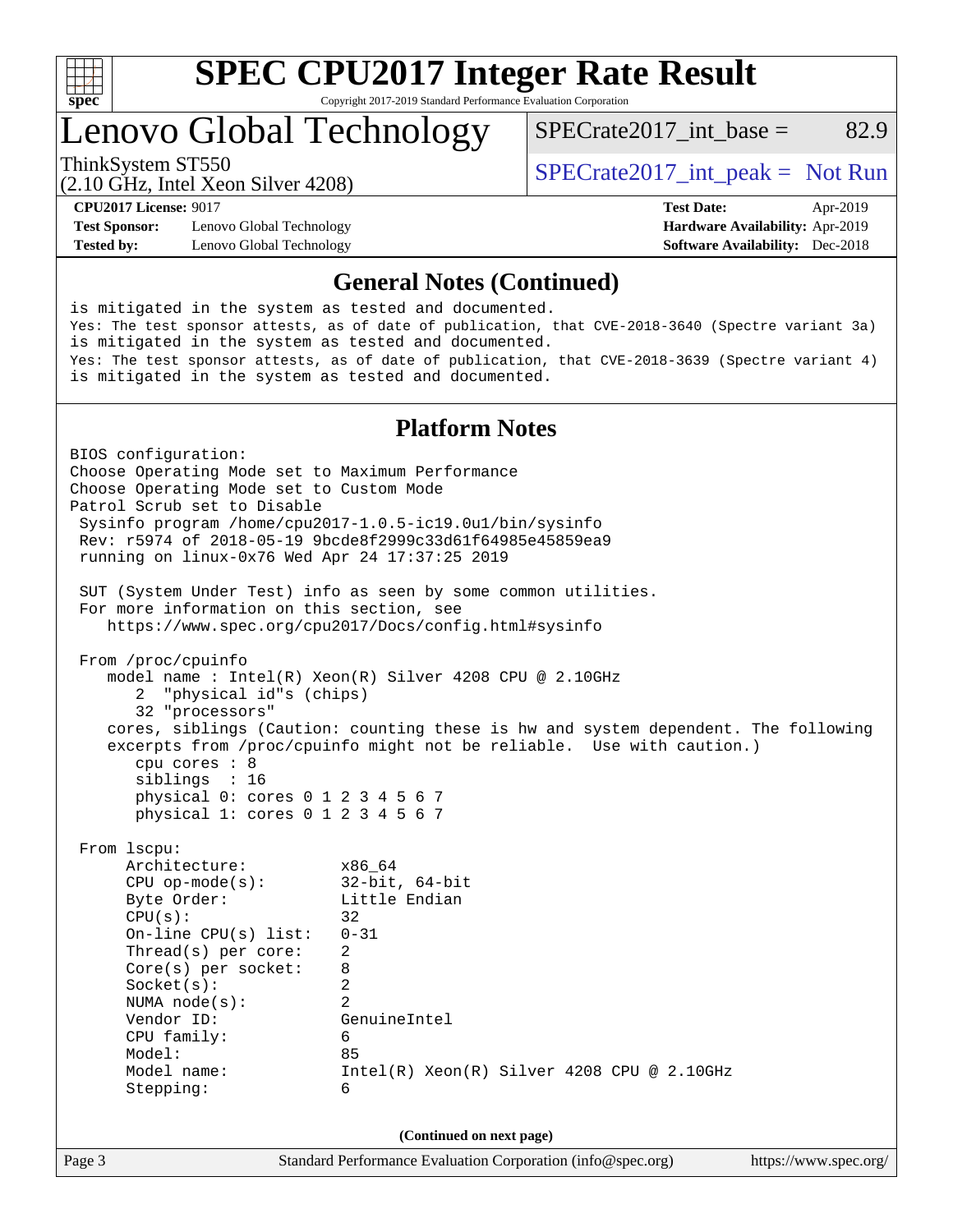

Lenovo Global Technology

 $SPECrate2017\_int\_base =$  82.9

(2.10 GHz, Intel Xeon Silver 4208)

ThinkSystem ST550<br>  $SPECrate2017$ \_int\_peak = Not Run

**[CPU2017 License:](http://www.spec.org/auto/cpu2017/Docs/result-fields.html#CPU2017License)** 9017 **[Test Date:](http://www.spec.org/auto/cpu2017/Docs/result-fields.html#TestDate)** Apr-2019

**[Test Sponsor:](http://www.spec.org/auto/cpu2017/Docs/result-fields.html#TestSponsor)** Lenovo Global Technology **[Hardware Availability:](http://www.spec.org/auto/cpu2017/Docs/result-fields.html#HardwareAvailability)** Apr-2019 **[Tested by:](http://www.spec.org/auto/cpu2017/Docs/result-fields.html#Testedby)** Lenovo Global Technology **[Software Availability:](http://www.spec.org/auto/cpu2017/Docs/result-fields.html#SoftwareAvailability)** Dec-2018

#### **[Platform Notes \(Continued\)](http://www.spec.org/auto/cpu2017/Docs/result-fields.html#PlatformNotes)**

| CPU MHz:           | 2100.000          |
|--------------------|-------------------|
| $CPU$ max $MHz$ :  | 3200.0000         |
| CPU min MHz:       | 800.0000          |
| BogoMIPS:          | 4200.00           |
| Virtualization:    | $VT - x$          |
| $L1d$ cache:       | 32K               |
| $L1i$ cache:       | 32K               |
| $L2$ cache:        | 1024K             |
| $L3$ cache:        | 11264K            |
| NUMA node0 CPU(s): | $0 - 7, 16 - 23$  |
| NUMA node1 CPU(s): | $8 - 15, 24 - 31$ |
| Flaqs:             | fpu vme de p      |

bse tsc msr pae mce cx8 apic sep mtrr pge mca cmov pat pse36 clflush dts acpi mmx fxsr sse sse2 ss ht tm pbe syscall nx pdpe1gb rdtscp lm constant\_tsc art arch\_perfmon pebs bts rep\_good nopl xtopology nonstop\_tsc cpuid aperfmperf pni pclmulqdq dtes64 ds\_cpl vmx smx est tm2 ssse3 sdbg fma cx16 xtpr pdcm pcid dca sse4\_1 sse4\_2 x2apic movbe popcnt tsc\_deadline\_timer aes xsave avx f16c rdrand lahf\_lm abm 3dnowprefetch cpuid\_fault epb cat\_l3 cdp\_l3 invpcid\_single ssbd mba ibrs ibpb stibp tpr\_shadow vnmi flexpriority ept vpid fsgsbase tsc\_adjust bmi1 hle avx2 smep bmi2 erms invpcid rtm cqm mpx rdt\_a avx512f avx512dq rdseed adx smap clflushopt clwb intel\_pt avx512cd avx512bw avx512vl xsaveopt xsavec xgetbv1 xsaves cqm\_llc cqm\_occup\_llc cqm\_mbm\_total cqm\_mbm\_local dtherm ida arat pln pts pku ospke avx512\_vnni flush\_l1d arch\_capabilities

```
 /proc/cpuinfo cache data
   cache size : 11264 KB
```
 From numactl --hardware WARNING: a numactl 'node' might or might not correspond to a physical chip. available: 2 nodes (0-1) node 0 cpus: 0 1 2 3 4 5 6 7 16 17 18 19 20 21 22 23 node 0 size: 96357 MB node 0 free: 95905 MB node 1 cpus: 8 9 10 11 12 13 14 15 24 25 26 27 28 29 30 31 node 1 size: 96712 MB node 1 free: 96167 MB node distances: node 0 1  $0: 10 21$  1: 21 10 From /proc/meminfo MemTotal: 197704000 kB HugePages\_Total: 0 Hugepagesize: 2048 kB From /etc/\*release\* /etc/\*version\* SuSE-release:

**(Continued on next page)**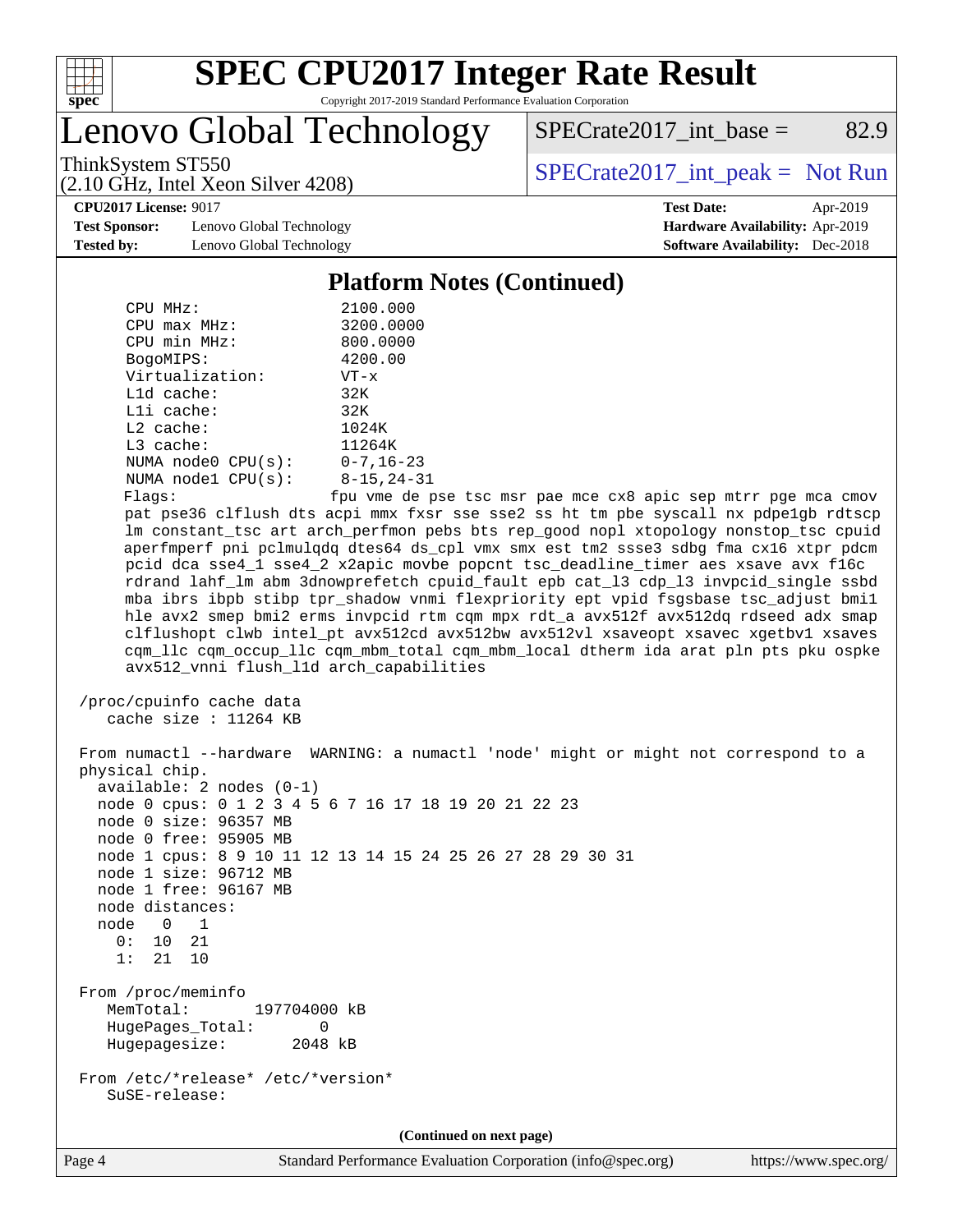

Lenovo Global Technology

ThinkSystem ST550<br>  $SPECrate2017$ \_int\_peak = Not Run

SPECrate2017 int\_base =  $82.9$ 

(2.10 GHz, Intel Xeon Silver 4208)

**[CPU2017 License:](http://www.spec.org/auto/cpu2017/Docs/result-fields.html#CPU2017License)** 9017 **[Test Date:](http://www.spec.org/auto/cpu2017/Docs/result-fields.html#TestDate)** Apr-2019

**[Test Sponsor:](http://www.spec.org/auto/cpu2017/Docs/result-fields.html#TestSponsor)** Lenovo Global Technology **[Hardware Availability:](http://www.spec.org/auto/cpu2017/Docs/result-fields.html#HardwareAvailability)** Apr-2019 **[Tested by:](http://www.spec.org/auto/cpu2017/Docs/result-fields.html#Testedby)** Lenovo Global Technology **[Software Availability:](http://www.spec.org/auto/cpu2017/Docs/result-fields.html#SoftwareAvailability)** Dec-2018

#### **[Platform Notes \(Continued\)](http://www.spec.org/auto/cpu2017/Docs/result-fields.html#PlatformNotes)**

 SUSE Linux Enterprise Server 12 (x86\_64) VERSION = 12 PATCHLEVEL = 4 # This file is deprecated and will be removed in a future service pack or release. # Please check /etc/os-release for details about this release. os-release: NAME="SLES" VERSION="12-SP4" VERSION\_ID="12.4" PRETTY\_NAME="SUSE Linux Enterprise Server 12 SP4" ID="sles" ANSI\_COLOR="0;32" CPE\_NAME="cpe:/o:suse:sles:12:sp4" uname -a: Linux linux-0x76 4.12.14-94.41-default #1 SMP Wed Oct 31 12:25:04 UTC 2018 (3090901) x86\_64 x86\_64 x86\_64 GNU/Linux Kernel self-reported vulnerability status: CVE-2017-5754 (Meltdown): Not affected CVE-2017-5753 (Spectre variant 1): Mitigation: \_\_user pointer sanitization CVE-2017-5715 (Spectre variant 2): Mitigation: Indirect Branch Restricted Speculation, IBPB, IBRS\_FW run-level 3 Apr 24 17:36 SPEC is set to: /home/cpu2017-1.0.5-ic19.0u1 Filesystem Type Size Used Avail Use% Mounted on /dev/sdb3 xfs 445G 31G 414G 7% / Additional information from dmidecode follows. WARNING: Use caution when you interpret this section. The 'dmidecode' program reads system data which is "intended to allow hardware to be accurately determined", but the intent may not be met, as there are frequent changes to hardware, firmware, and the "DMTF SMBIOS" standard. BIOS Lenovo -[O0E135T-2.10]- 03/21/2019 Memory: 12x SK Hynix HMA82GR7CJR8N-WM 16 GB 2 rank 2933, configured at 2400 (End of data from sysinfo program) **[Compiler Version Notes](http://www.spec.org/auto/cpu2017/Docs/result-fields.html#CompilerVersionNotes)** ============================================================================== CC 500.perlbench\_r(base)  $502.\text{gcc\_r}$ (base)  $505.\text{mcf\_r}$ (base)  $525.\text{x}264\text{r}$ (base) 557.xz\_r(base)

**(Continued on next page)**

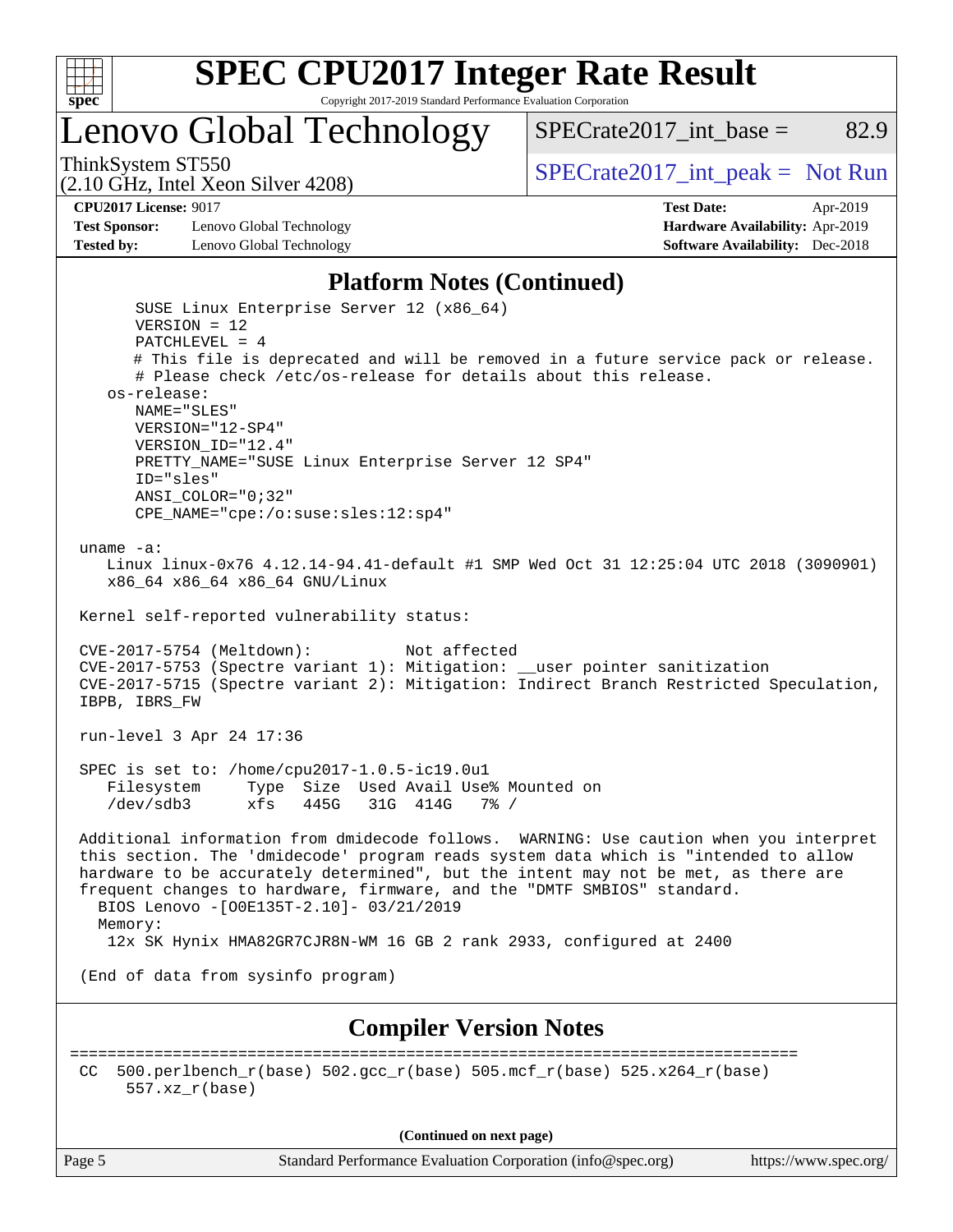

## Lenovo Global Technology

ThinkSystem ST550<br>  $\begin{array}{r} \text{SPECrate2017\_int\_peak} = \text{Not Run} \\ \text{SPECrate2017\_int\_peak} = \text{Not Run} \end{array}$ 

 $SPECTate2017\_int\_base =$  82.9

(2.10 GHz, Intel Xeon Silver 4208)

**[CPU2017 License:](http://www.spec.org/auto/cpu2017/Docs/result-fields.html#CPU2017License)** 9017 **[Test Date:](http://www.spec.org/auto/cpu2017/Docs/result-fields.html#TestDate)** Apr-2019 **[Test Sponsor:](http://www.spec.org/auto/cpu2017/Docs/result-fields.html#TestSponsor)** Lenovo Global Technology **[Hardware Availability:](http://www.spec.org/auto/cpu2017/Docs/result-fields.html#HardwareAvailability)** Apr-2019 **[Tested by:](http://www.spec.org/auto/cpu2017/Docs/result-fields.html#Testedby)** Lenovo Global Technology **[Software Availability:](http://www.spec.org/auto/cpu2017/Docs/result-fields.html#SoftwareAvailability)** Dec-2018

## **[Compiler Version Notes \(Continued\)](http://www.spec.org/auto/cpu2017/Docs/result-fields.html#CompilerVersionNotes)**

| Intel(R) C Intel(R) 64 Compiler for applications running on Intel(R) 64,<br>Version 19.0.1.144 Build 20181018<br>Copyright (C) 1985-2018 Intel Corporation. All rights reserved.       |
|----------------------------------------------------------------------------------------------------------------------------------------------------------------------------------------|
|                                                                                                                                                                                        |
| CXXC 520.omnetpp $r(base)$ 523.xalancbmk $r(base)$ 531.deepsjeng $r(base)$<br>$541.$ leela r(base)                                                                                     |
| Intel(R) $C++$ Intel(R) 64 Compiler for applications running on Intel(R) 64,<br>Version 19.0.1.144 Build 20181018<br>Copyright (C) 1985-2018 Intel Corporation. All rights reserved.   |
|                                                                                                                                                                                        |
| FC 548. exchange2 r(base)                                                                                                                                                              |
| Intel(R) Fortran Intel(R) 64 Compiler for applications running on Intel(R)<br>64, Version 19.0.1.144 Build 20181018<br>Copyright (C) 1985-2018 Intel Corporation. All rights reserved. |
|                                                                                                                                                                                        |

## **[Base Compiler Invocation](http://www.spec.org/auto/cpu2017/Docs/result-fields.html#BaseCompilerInvocation)**

[C benchmarks](http://www.spec.org/auto/cpu2017/Docs/result-fields.html#Cbenchmarks): [icc -m64 -std=c11](http://www.spec.org/cpu2017/results/res2019q2/cpu2017-20190430-13415.flags.html#user_CCbase_intel_icc_64bit_c11_33ee0cdaae7deeeab2a9725423ba97205ce30f63b9926c2519791662299b76a0318f32ddfffdc46587804de3178b4f9328c46fa7c2b0cd779d7a61945c91cd35)

[C++ benchmarks:](http://www.spec.org/auto/cpu2017/Docs/result-fields.html#CXXbenchmarks) [icpc -m64](http://www.spec.org/cpu2017/results/res2019q2/cpu2017-20190430-13415.flags.html#user_CXXbase_intel_icpc_64bit_4ecb2543ae3f1412ef961e0650ca070fec7b7afdcd6ed48761b84423119d1bf6bdf5cad15b44d48e7256388bc77273b966e5eb805aefd121eb22e9299b2ec9d9)

[Fortran benchmarks](http://www.spec.org/auto/cpu2017/Docs/result-fields.html#Fortranbenchmarks): [ifort -m64](http://www.spec.org/cpu2017/results/res2019q2/cpu2017-20190430-13415.flags.html#user_FCbase_intel_ifort_64bit_24f2bb282fbaeffd6157abe4f878425411749daecae9a33200eee2bee2fe76f3b89351d69a8130dd5949958ce389cf37ff59a95e7a40d588e8d3a57e0c3fd751)

## **[Base Portability Flags](http://www.spec.org/auto/cpu2017/Docs/result-fields.html#BasePortabilityFlags)**

 500.perlbench\_r: [-DSPEC\\_LP64](http://www.spec.org/cpu2017/results/res2019q2/cpu2017-20190430-13415.flags.html#b500.perlbench_r_basePORTABILITY_DSPEC_LP64) [-DSPEC\\_LINUX\\_X64](http://www.spec.org/cpu2017/results/res2019q2/cpu2017-20190430-13415.flags.html#b500.perlbench_r_baseCPORTABILITY_DSPEC_LINUX_X64) 502.gcc\_r: [-DSPEC\\_LP64](http://www.spec.org/cpu2017/results/res2019q2/cpu2017-20190430-13415.flags.html#suite_basePORTABILITY502_gcc_r_DSPEC_LP64) 505.mcf\_r: [-DSPEC\\_LP64](http://www.spec.org/cpu2017/results/res2019q2/cpu2017-20190430-13415.flags.html#suite_basePORTABILITY505_mcf_r_DSPEC_LP64) 520.omnetpp\_r: [-DSPEC\\_LP64](http://www.spec.org/cpu2017/results/res2019q2/cpu2017-20190430-13415.flags.html#suite_basePORTABILITY520_omnetpp_r_DSPEC_LP64) 523.xalancbmk\_r: [-DSPEC\\_LP64](http://www.spec.org/cpu2017/results/res2019q2/cpu2017-20190430-13415.flags.html#suite_basePORTABILITY523_xalancbmk_r_DSPEC_LP64) [-DSPEC\\_LINUX](http://www.spec.org/cpu2017/results/res2019q2/cpu2017-20190430-13415.flags.html#b523.xalancbmk_r_baseCXXPORTABILITY_DSPEC_LINUX) 525.x264\_r: [-DSPEC\\_LP64](http://www.spec.org/cpu2017/results/res2019q2/cpu2017-20190430-13415.flags.html#suite_basePORTABILITY525_x264_r_DSPEC_LP64) 531.deepsjeng\_r: [-DSPEC\\_LP64](http://www.spec.org/cpu2017/results/res2019q2/cpu2017-20190430-13415.flags.html#suite_basePORTABILITY531_deepsjeng_r_DSPEC_LP64)

**(Continued on next page)**

Page 6 Standard Performance Evaluation Corporation [\(info@spec.org\)](mailto:info@spec.org) <https://www.spec.org/>